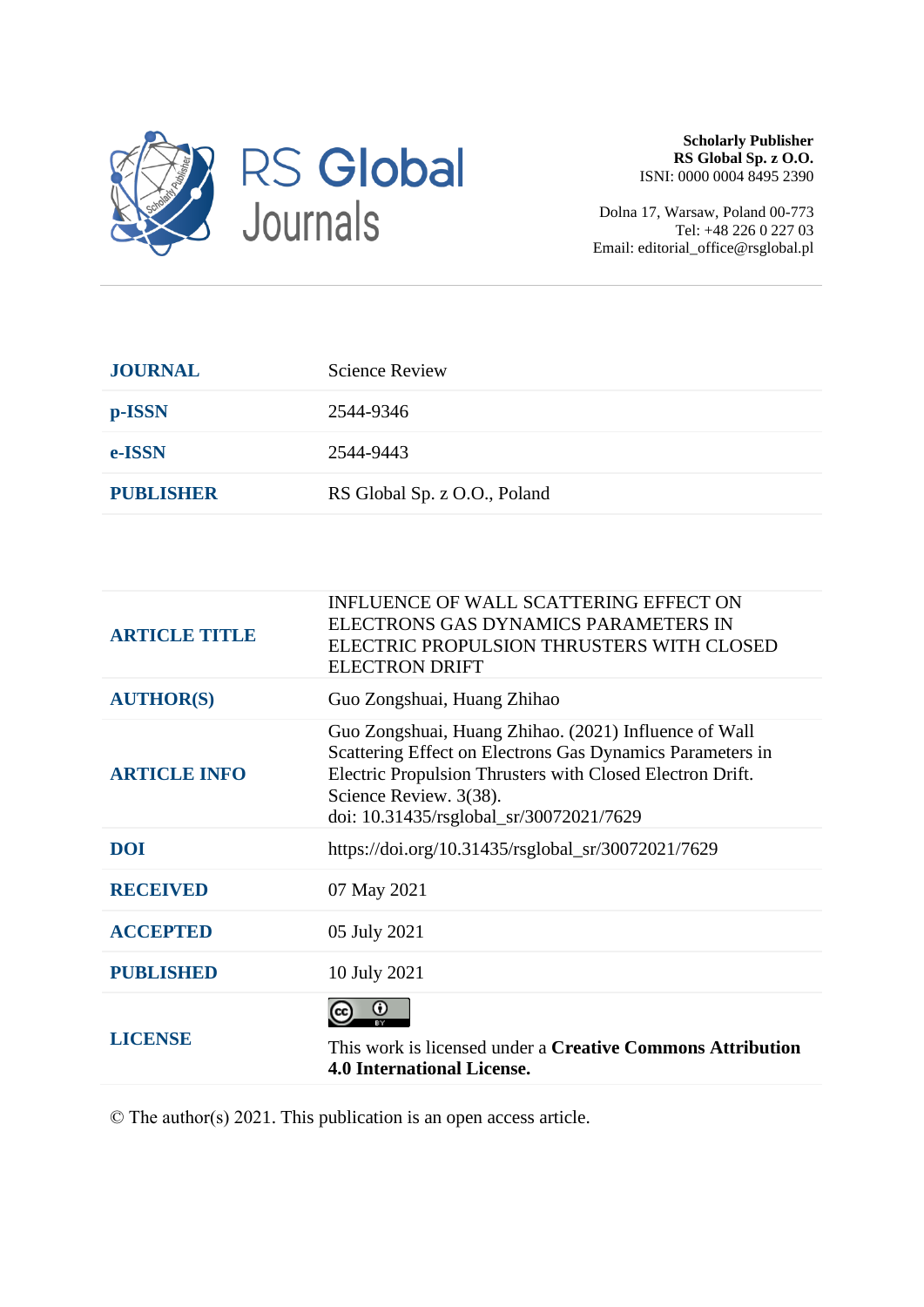# **INFLUENCE OF WALL SCATTERING EFFECT ON ELECTRONS GAS DYNAMICS PARAMETERS IN ELECTRIC PROPULSION THRUSTERS WITH CLOSED ELECTRON DRIFT**

*Guo Zongshuai, postgraduate student of National Aerospace University "Kharkiv Aviation Institute", Kharkiv, Ukraine*

*Huang Zhihao, postgraduate student of National Aerospace University "Kharkiv Aviation Institute", Kharkiv, Ukraine*

**DOI: https://doi.org/10.31435/rsglobal\_sr/30072021/7629**

## **ARTICLE INFO**

### **ABSTRACT**

**Received** 07 May 2021 **Accepted** 05 July 2021 **Published** 10 July 2021

#### **KEYWORDS**

plasma-ion thruster, Hall effect thruster, wall scattering, thermal conductivity, viscosity, pressure tensor, Langmuir layer.

The analysis is represented of some works devoted to the mathematical modeling of processes in plasma-ion thrusters and Hall effect thrusters. It is shown that the common in these works is the use of approximate forms of the equations of gas dynamics, which are applicable to the description of relatively dense gases, but not to analyze the processes in the rarefied plasma of electric propulsion thrusters. As a result, the above mathematical models do not represent the processes that are significantly responsible for the values of the thruster operating parameters.

Authors try to partially correct this drawback by insertion into the initial approximate forms of the equations written for a point in the plasma volume, the parameters that actually represent the boundary effects and should be written not in the equations of gas dynamics themselves, but in the boundary conditions for these equations.

The most complete forms of the necessary equations are given in this paper. It is shown that it is necessary to take into account electrons thermal conductivity as well as at least one (radial-azimuth) component of viscosity tensor to describe the "wall scattering" effect.

It is concluded that the most productive approach in mathematical modeling is to write the most complete forms of equations with their subsequent simplification – removing the terms responsible for the processes recognized on the basis of primary numerical estimates as such, which can be neglected.

**Citation:** Guo Zongshuai, Huang Zhihao. (2021) Influence of Wall Scattering Effect on Electrons Gas Dynamics Parameters in Electric Propulsion Thrusters with Closed Electron Drift. *Science Review*. 3(38). doi: 10.31435/rsglobal\_sr/30072021/7629

**Copyright:** © 2021 **Guo Zongshuai, Huang Zhihao.** This is an open-access article distributed under the terms of the **Creative Commons Attribution License (CC BY)**. The use, distribution or reproduction in other forums is permitted, provided the original author(s) or licensor are credited and that the original publication in this journal is cited, in accordance with accepted academic practice. No use, distribution or reproduction is permitted which does not comply with these terms.

**Introduction.** Plasma-ion thruster with radial magnetic field and Hall effect thruster relate to electrostatic electric propulsion thrusters with almost axial electric field for ions acceleration and almost radial magnetic field, which is used to prevent the extreme axial electrons current. In the absence of other factors these fields combination would lead to absolutely closed electrons drift without displacement in axial direction.

The most initial attempts to explain the axial electrons current by electron-atom and electronion collisions inside the volume had given the value of this current much less than real existing in the thrusters. The main effect of the axial flow of electrons was named the lost of their rotation moment because of non-mirror reflection from a potential barrier in a Langmuir layer near the surface, which was called "near-wall conductivity" or "wall scattering" [1].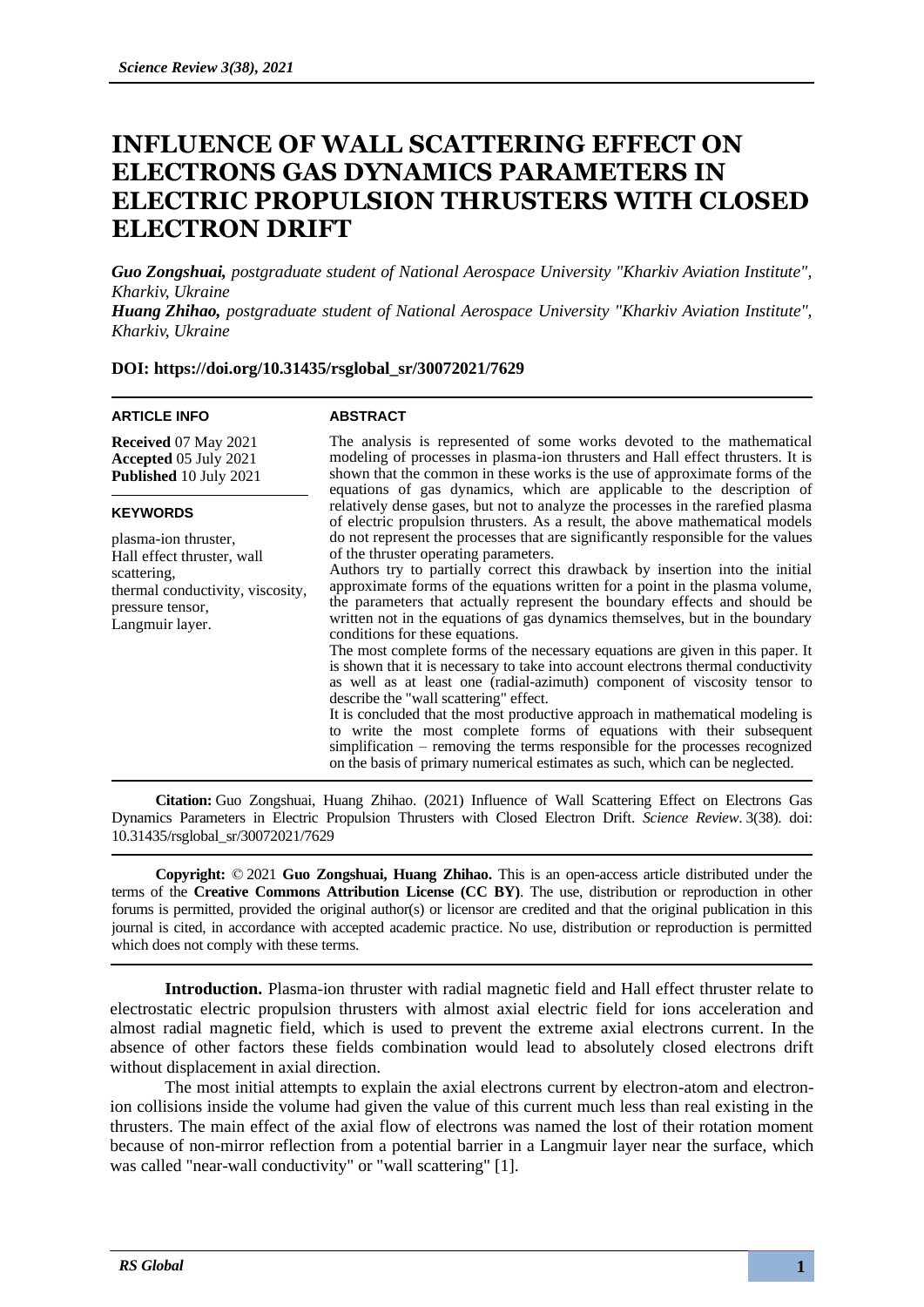However, at the same time, problems arose with the way of describing this effect using the equations of plasma-dynamics, which led to the conclusion that such a description is impossible and that it is necessary to use empirical data or the "particle in a cell" method.

**The purpose of this study** is to show that these problems are in fact associated with the use of not the most complete forms of the equations of plasma dynamics, but approximate ones, suitable for describing relatively dense gases in contrast to the rarefied plasma of electric propulsion thrusters.

**Materials and Methods.** The authors of [1] propose to use empirical data to substitute the relaxation frequency of the electrons momentum  $V_m$  as a result of "wall scattering" into the expression for the electrons mobility coefficient  $\mu_{e\perp}$ . The axial projection  $j_{e\perp}$  of electrons current density (formula (7.4-4) [1, 367]) is proposed to be found as:

$$
j_{e\perp} = \mu_{e\perp} \left( e n_e E_{\perp} + \frac{\partial P_e}{\partial x} \right) + \dots,
$$
 (1)

where  $e$ <sub>,</sub>  $n_e$ ,  $P_e$  – electrons charge, population and pressure;  $E_{\perp}$  – axial projection of electric field tension.

In turn, the electrons energy equation (formula (7.4-22) [1, 370]) is written as:

$$
\frac{\partial}{\partial t} \left( \frac{3}{2} n_e \frac{k T_e}{e} \right) + \nabla \cdot \left( \frac{5}{2} T_e \vec{J}_e \right) = \vec{E} \cdot \vec{J}_e - R - S - P_w, \tag{2}
$$

where  $\vec{J}_e$ ,  $T_e$  – electrons current density and temperature (in eV);  $R$ ,  $S$ ,  $P_w$  – the radiative energy loss, the ionization energy loss, and the electrons energy loss to the walls.

At the same time, authors do not give any comments on the method of finding the value  $P_{\scriptscriptstyle{w}}$ . With the use of Clapeyron equation the expression (2) can be written as:

$$
\frac{3}{2}\frac{\partial P_e}{\partial t} + \frac{5}{2}\nabla \cdot (\vec{V}_e P_e) + e n_e \vec{V}_e \cdot \vec{E} = \frac{\delta \varepsilon_e^{(V)}}{\delta t} - P_w,\tag{3}
$$

where  $P_e$ ,  $\vec{V}_e$  – electrons pressure and mass flow velocity;  $(V)$ *t e*  $\delta$  $\delta\varepsilon$ – electrons energy density

change in collisions (excitation, ionization).

Typical in both the cases is the authors' attempt to include boundary effects ("wall scattering" and the electrons energy flow to the walls) into the plasma dynamics equations written for a point in the plasma volume. The need for such an attempt, in fact, appears because the authors in both cases use an incomplete form of the equations themselves and an incomplete form of some terms.

For example, the complex inside the brackets in the first term of (3) must be energy density:

$$
\varepsilon_e^{(V)} = \frac{3}{2} P_e + \frac{m_e n_e V_e^2}{2}.
$$
\n(4)

*V*

The complex inside the brackets in the second term – electrons energy flow density  $\vec{q}_e$ :

$$
\vec{q}_e = \vec{V}_e \left( \frac{3}{2} P_e + \frac{m_e n_e V_e^2}{2} \right) + \vec{V}_e \cdot \boldsymbol{P}_e + \vec{q}_e^{(cond)}, \tag{5}
$$

where  $\vec{q}^{(cond)}_e$  $\vec{q}_e^{(cond)}$ ,  $\vec{P}_e$  – electrons thermal conductivity and pressure tensor [2].

The last parameter is the static part of momentum flow density – the second rank tensor *Π e* , which component: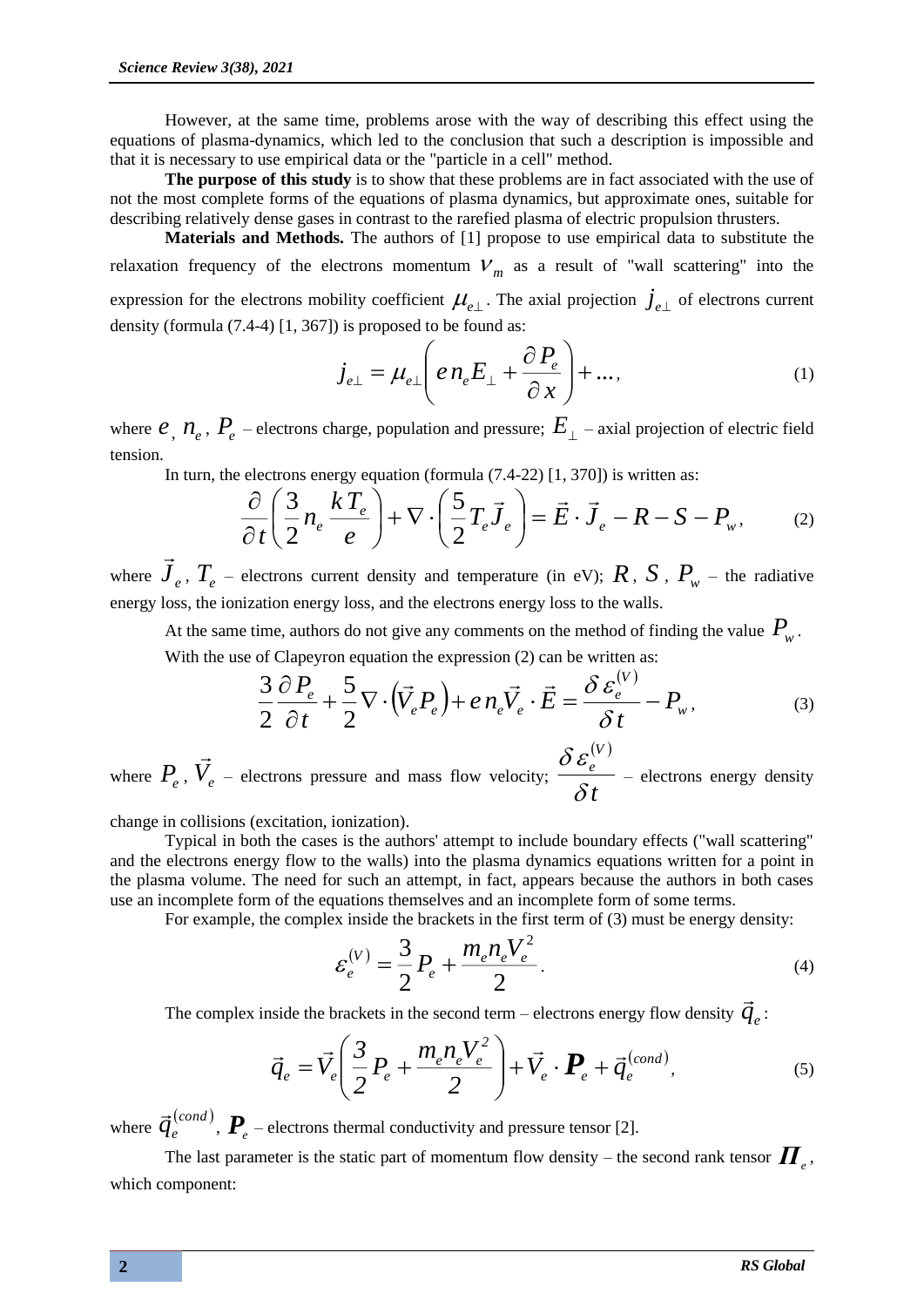$$
\Pi_e^{(mn)} = m_e n_e V_{em} V_{en} + P_e^{(mn)}, \tag{6}
$$

is the flow density of  $m$ -projection of momentum into  $n$ -direction.

So the pressure tensor represents the momentum flow in the absence of mass flow.

Pressure as scalar is defined only as average value of diagonal components of  $\textbf{\textit{P}}_{e}$  :

$$
P_e = \frac{P_e^{(11)} + P_e^{(22)} + P_e^{(33)}}{3}.
$$
\n(7)

The component of pressure tensor can be represented as:

$$
P_e^{(mn)} = \begin{cases} P_e + \pi_e^{(mn)}, & m = n \\ \pi_e^{(mn)}, & m \neq n \end{cases}
$$
 (8)

and expression (5) can be transformed as:

$$
\vec{q}_e = \vec{V}_e \left( \frac{5}{2} P_e + \frac{m_e n_e V_e^2}{2} \right) + \vec{V}_e \cdot \boldsymbol{\pi}_e + \vec{q}_e^{\text{(cond)}}.
$$
\n(9)

Thus, the most complete forms of three basic gas dynamics equations set are: - continuity equation:

$$
\frac{\partial n_e}{\partial t} + \nabla \cdot \left( n_e \vec{V}_e \right) = \frac{\delta n_e}{\delta t};\tag{11}
$$

- motion equation:

$$
m_e \left( \frac{\partial}{\partial t} \left( n_e \vec{V}_e \right) + n_e \vec{V}_e \cdot \nabla \vec{V}_e + \vec{V}_e \nabla \cdot \left( n_e \vec{V}_e \right) \right) + \nabla P_e +
$$
  
+ 
$$
\nabla \cdot \mathbf{\pi}_e + e n_e \left( \vec{E} + \vec{V}_e \times \vec{B} \right) = \frac{\delta \vec{p}_e^{(V)}}{\delta t}
$$
(12)

- energy equation:

$$
\frac{\partial}{\partial t} \left( \frac{3}{2} P_e + \frac{m_e n_e V_e^2}{2} \right) + \nabla \cdot \left( \vec{V}_e \left( \frac{5}{2} P_e + \frac{m_e n_e V_e^2}{2} \right) + \vec{V}_e \cdot \pi_e + \vec{q}_e^{\text{(cond)}} \right) + \left. \exp(\vec{V}_e \cdot \vec{E}) \right|_0^2 + \vec{E} \cdot \vec{E} = \frac{\partial \varepsilon_e^{\text{(V)}}}{\partial t}.
$$

where *t ne*  $\delta$  $\delta$ – electrons population change in collisions (ionization).

Viscosity and thermal conductivity together are named as dissipative corrections.

The neglect of viscosity in the motion equation, as was done in [1], as well as in [3, 4] and both dissipative corrections in the energy equation was the reason for the subsequent artificial insertions.

**Results.** The "wall scattering" is the boundary effect and should be represented as the boundary condition in a mathematical model of thruster. Of course, the equations of gas dynamics must contain a parameter, for which this boundary condition is formulated. Non-mirror reflection of electrons from the near-wall potential barrier means their return to the plasma with a smaller value of the azimuth projection of the momentum – there is a flow of the azimuth projection of momentum into the radial direction without a mass flow in this direction and is represented in radial-azimuth component of pressure and viscosity tensor: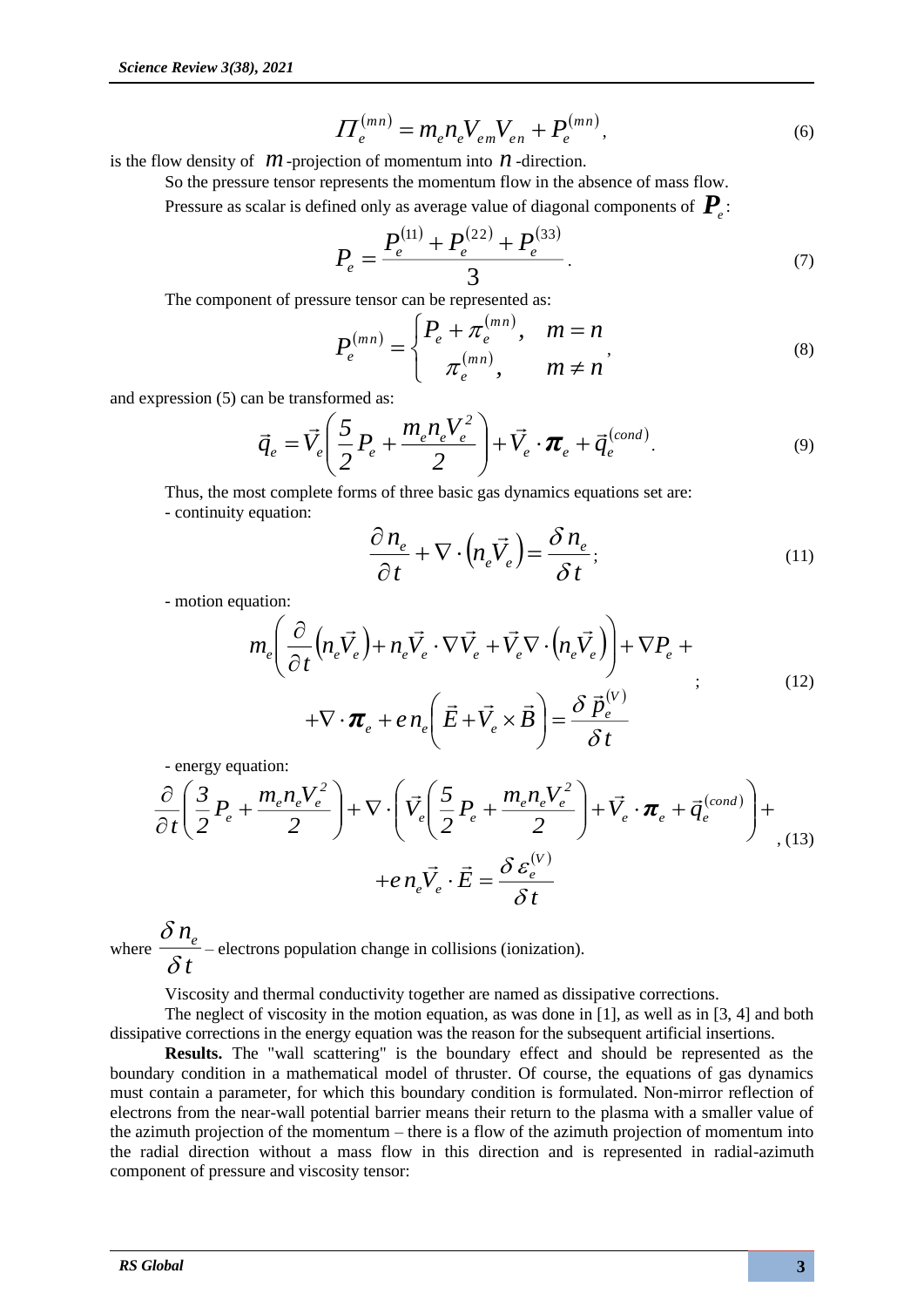$$
P_e^{(r\varphi)} = \pi_e^{(r\varphi)}.
$$
\n(14)

The factors exist in plasma-ion thruster with radial magnetic field and Hall effect thruster, which make the dispersions of all three projections of electrons velocity almost equal to each other. Thus approximate equivalence exists between diagonal components of pressure tensor:

$$
P_e^{(\varphi\varphi)} \approx P_e^{(\varphi\varphi)} \approx P_e^{(\varphi\varphi)} \approx P_e,\tag{15}
$$

$$
\pi_e^{(xx)} \approx 0, \qquad \pi_e^{(rr)} \approx 0, \qquad \pi_e^{(\varphi\varphi)} \approx 0. \qquad (16)
$$

Due to essentially subsonic electrons flow it is possible to neglect axial-radial and axialazimuth components of both the tensors:

$$
P_e^{(xr)} \approx 0, \qquad P_e^{(x\varphi)} \approx 0, \qquad (17)
$$

$$
\pi_e^{(xr)} \approx 0, \qquad \pi_e^{(x\varphi)} \approx 0. \qquad (18)
$$

But neglecting the value  $P_e^{(r\varphi)} = \pi_e^{(r\varphi)}$  $P_e^{(r\varphi)} = \pi_e^{(r\varphi)}$  would mean losing of "wall scattering" effect in the description.

As for radial projection of electrons energy flow density it means:

$$
q_{er} = V_{er} \left( \frac{5}{2} P_e + \frac{m_e n_e V_e^2}{2} \right) + V_{e\varphi} \pi_e^{(r\varphi)} + q_{er}^{(cond)}, \tag{19}
$$

where boundary condition for  $q_{er}$  must be obtained as:

$$
q_{ew} = \frac{m_e}{2} \int_{v_{rmax}}^{\infty} \int_{-\infty}^{\infty} \int_{-\infty}^{\infty} f_{ew}(v_r, v_{/1}, v_{/2}) (v_r^2 + v_{/1}^2 + v_{/2}^2) v_r dv_r dv_{/1} dv_{/12}, \quad (20)
$$

where  $f_{ew}$  – electrons velocity distribution function;  $v_r$ ,  $v_{/1}$ ,  $v_{/2}$  – normal and two parallel to the wall electrons velocity projections.

For comparatively dense plasma it is possible to use Maxwell form of  $f_{ew}$ . But for plasmaion and Hall effect thruster it is better to obtain the approximate solution of kinetic equation for electrons.

The boundary condition for the value  $\pi_s^{(r\varphi)}$  $e^{(\gamma \varphi)}$  was obtained in [5] as a result of solving the kinetic problem of the motion of electrons in a Langmuir layer:

$$
\pi_{ew}^{(r\varphi)} = \eta_P \frac{v_e}{4} m_e n_e V_{e\varphi},\tag{21}
$$

where  $V_e$  – electrons velocity mean absolute value;  $\eta_p$  – electron's motion relaxation factor in "wall scattering".

The will to write the equation not for the total energy, but only for its thermal component is quite natural, but the simple exclusion of the terms quadratic in the velocity from (13), as was done in (2) and (3), is unacceptable. This can be shown with a simple example. Let us imagine the case of a uniform distribution of all parameters in space in the absence of energy losses for ionization, excitation, and on the walls. In this case, equation (3) would have the form:

$$
\frac{3}{2}\frac{\partial P_e}{\partial t} + e n_e \vec{V}_e \cdot \vec{E} = 0, \qquad (22)
$$

which would mean the direct influence of the electric field on the velocity dispersion of electrons – the energy of their thermal movement. But the electric field changes the velocity of each separate electron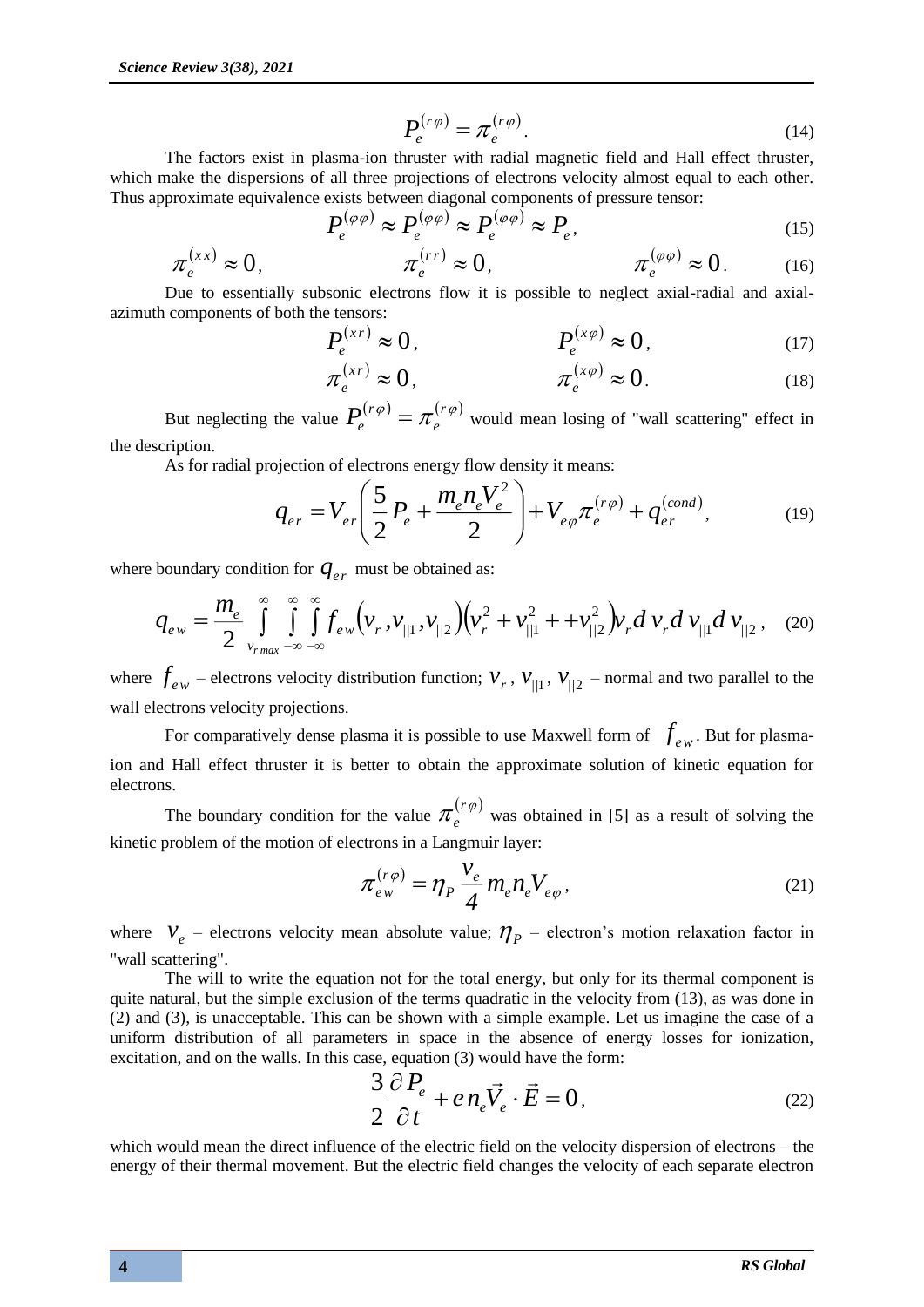by the same value, that is, it does not change the difference in electrons velocities and cannot directly affect the pressure.

There is an absolutely correct way to transform the total energy equation into a separate thermal energy equation using the equality:

$$
\frac{3}{2}\frac{\partial P_e}{\partial t} = \frac{\partial}{\partial t} \left( \frac{3}{2} P_e + \frac{m_e n_e V_e^2}{2} \right) - m_e \vec{V}_e \cdot \frac{\partial}{\partial t} \left( n_e \vec{V}_e \right) + \frac{m_e V_e^2}{2} \frac{\partial n_e}{\partial t}.
$$
 (23)

Thus, from the energy equation it is necessary to subtract the motion equation, all the terms of which are multiplied by  $\vec{V}_e$  (in the dot product), and add the continuity equation, all the terms of

which are multiplied by the complex 2  $m_eV_e^2$ . Finally it will mean:

$$
\frac{3}{2}\frac{\partial P_e}{\partial t} + \frac{5}{2}\nabla \cdot (\vec{V}_e P_e) - \vec{V}_e \cdot \nabla P_e +
$$
\n
$$
+ \nabla \cdot (\vec{V}_e \cdot \boldsymbol{\pi}_e) - \vec{V}_e \cdot (\nabla \cdot \boldsymbol{\pi}_e) + \nabla \cdot \vec{q}_e^{(cond)} = \frac{3}{2}\frac{\delta P_e}{\delta t}
$$
\n
$$
\frac{3}{2}\frac{\delta P_e}{\delta t} = \frac{\delta \varepsilon_e^{(V)}}{\delta t} - \frac{\delta \vec{P}_e^{(V)}}{\delta t} + \frac{m_e V_e^2}{2} \frac{\delta n_e}{\delta t}.
$$
\n(25)

The right part in (24) as well as the last term in the left part relate to the loss of electrons both total and thermal energy. But the complex  $\nabla \cdot (\vec{V}_e \cdot \vec{\pi}_e) - \vec{V}_e \cdot (\nabla \cdot \vec{\pi}_e)$  in our case is equal to:

$$
\nabla \cdot (\vec{V}_e \cdot \boldsymbol{\pi}_e) - \vec{V}_e \cdot (\nabla \cdot \boldsymbol{\pi}_e) \approx -\pi_e^{(r\varphi)} \frac{V_{e\varphi}}{r}.
$$
\n(26)

The sign of  $\pi_e^{(r\varphi)}$  $e^{i(\theta)}$  is the same that the sign of  $V_{e\varphi}$  – azimuth projection of momentum is transported into radial direction. Minus in the right part of (26) means the part of electrons thermal energy transport from the wall into plasma – "wall scattering" effect means an increase in the dispersion of electrons in velocities, converting part of the rotation energy of electrons into thermal energy.

The terms quadratic in velocity can indeed be neglected in motion equation of electrons. In this case, the axial and azimuth projections of equation (12) in radial magnetic field take the form:

$$
m_e \frac{\partial}{\partial t} \left( n_e V_{ex} \right) + \frac{\partial P_e}{\partial x} + e n_e \left( E_x - V_{e\varphi} B \right) = \frac{\delta p_{ex}^{(V)}}{\delta t}, \tag{27}
$$

$$
m_e \frac{\partial}{\partial t} \left( n_e V_{e\varphi} \right) + \frac{1}{r^2} \frac{\partial}{\partial r} \left( r^2 \pi_e^{(r\varphi)} \right) + e n_e V_{ex} B = \frac{\delta p_{e\varphi}^{(V)}}{\delta t},\tag{28}
$$

where "wall scattering" is represented by the second term in the left part of (28).

**The discussion of the results.** It is possible to imagine two approaches to mathematical modeling:

- writing the most complete forms of equations with their following simplification – removing the terms responsible for the processes recognized on the basis of primary numerical estimates as such that can be neglected;

- writing of known approximate forms of equations with their following correction for processes not taken into account in the primary approximate forms.